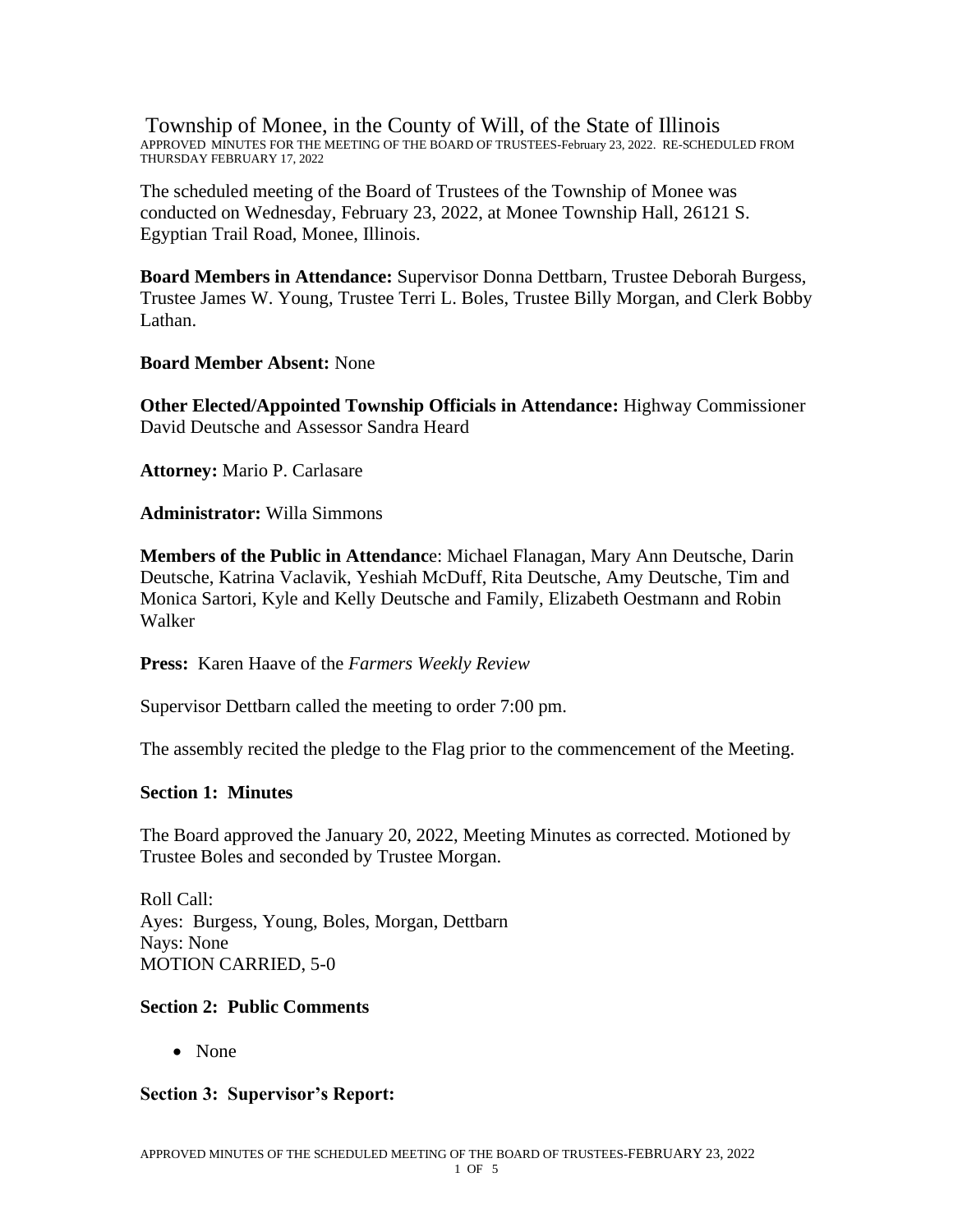- General Assistance
	- o Report for January 15, 2022 through February 11, 2022
		- Intakes-9: Applications-3: Received Flat Grant-0: Received Other Aid-0: Pantry-7: Denied-0: Pending-4: Terminated-0
			- Total on General Assistance-3
		- Total Amount for General Assistance (GA)- \$ 966.00
		- Total Amount for Emergency Assistance (EA)- \$ 2,002.00
		- Total Amount for GA and EA- \$ 2,968.00
	- o Drive-Up Food Distribution Program is Schedule for Wednesday, March 9, 2022.
	- o Senior Drive-up Luncheon for Saint Patrick's Day on March 16, 2022.
	- o 40th Annual Township Lobby Day, Wednesday, April 6, 2022 in Springfield, IL at the President Abraham Lincoln Hotel.
	- o TOI Question & Answer Day (Free Event) by ZOOM Meeting ID: 814 0003 1032 on, Friday, February 25, 2022 at 1 pm.

# **Section 4: Clerk's Report**

- Notification will be sent from the County Clerk's Office to complete Statement of Economic Interest electronically.
- FOIA and OMA Training is now available on Illinois Attorney General Website.
- Draft for December 16, 2021 Executive Meeting are now available for review and approval by the Board.

# **Section 5: Highway Commissioner's Report:**

- Thanked all those who "kept the roads opened", while he was away.
	- o Thanks to his crew: Jeff Zimmer, Paul Zuro and Ruben Saucedo,
	- o Thanks to: Supervisor Donna Dettbarn and Administrator Willa Simmons.

### **Section 6: Assessor's Report**

- Starting the Reassessment Process.
- Handed out a list of Assessor's Responsibilities to Board.
- Seeking to hire additional employees.

### **Section 7: Attorney's Report**

• The Township portion of the case for the accident on Stuenkel Road near Crawford was dismissed.

### **Section 8: Standing Committee/Commission Report**

Township Plan Commission Report: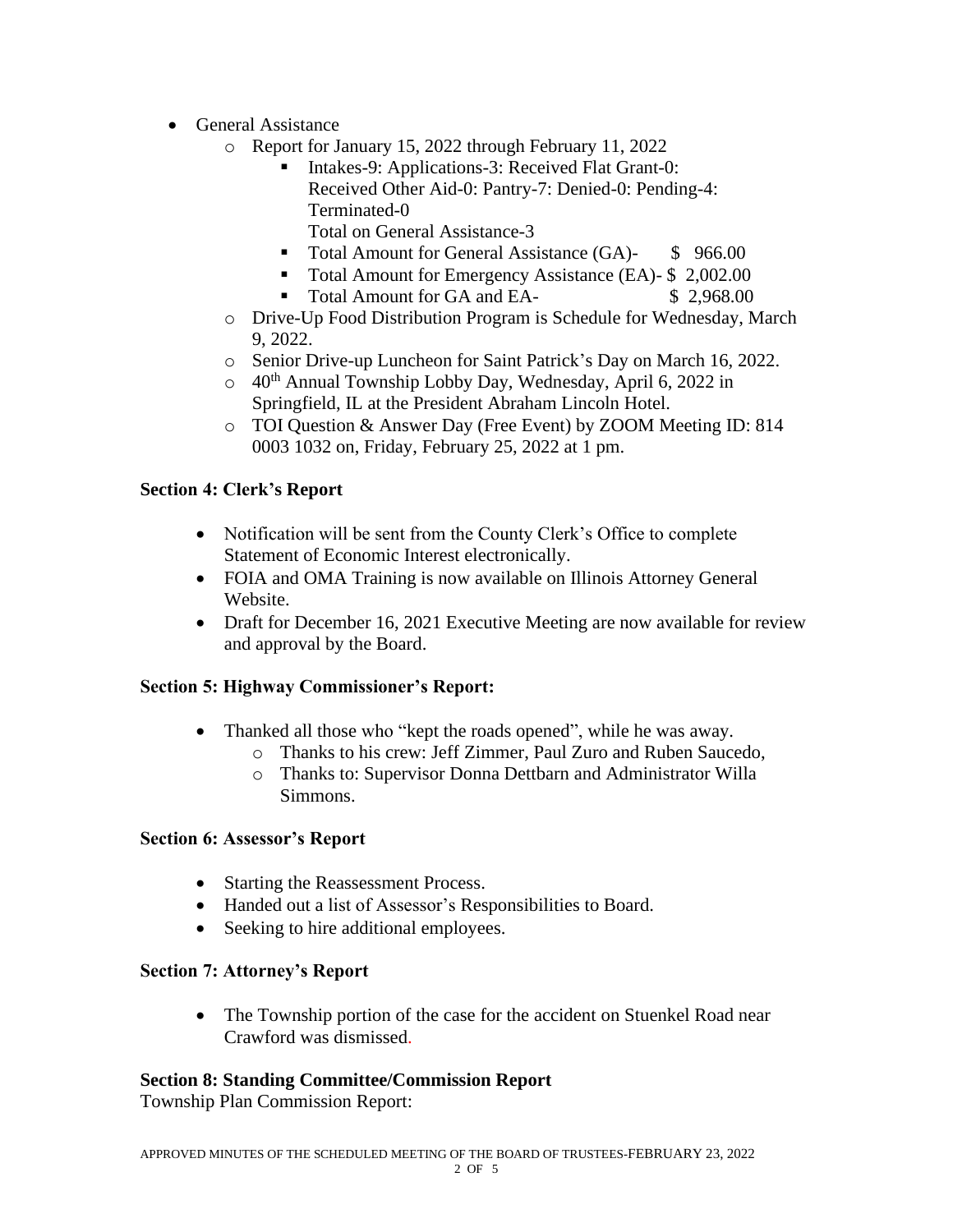MC Mann Farms LLC Special Use Permit Application for Plumbing Sales & Services in A-1 Zoned is being reviewed Chair Jeff Reiter

#### **Section 9: New Business**

The Board approved a Resolution to honor W. Lee Deutsche. Motioned by Trustee Morgan and seconded by Trustee Burgess.

Roll Call: Ayes: Burgess, Young, Boles, Morgan, Dettbarn Nays: None

MOTION CARRIED 5-0

The Board approved to schedule the 2022-2023 Budget Hearing for Thursday, April 21, 2022. Motioned by Trustee Young and seconded by Trustee Boles.

Roll Call: Ayes: Burgess, Young, Boles, Morgan, Dettbarn Nays: None

### MOTION CARRIED 5-0

The Board approved payment of \$75.00 for 2022 ITASCSC Dues. Motioned by Trustee Burgess and seconded by Trustee Boles.

Roll Call: Ayes: Burgess, Young, Boles, Morgan, Dettbarn Nays: None

MOTION CARRIED 5-0

The Board approved payment of \$25.00 for 2022 General Assistance Caseworkers Membership Dues. Motioned by Trustee Burgess and seconded by Trustee Boles.

Roll Call: Ayes: Burgess, Young, Boles, Morgan, Dettbarn Nays: None

MOTION CARRIED 5-0

The Board approved payment of \$30.00 for 2022 Township Clerk of Illinois Dues. Motioned by Trustee Burgess and seconded by Trustee Morgan.

Roll Call: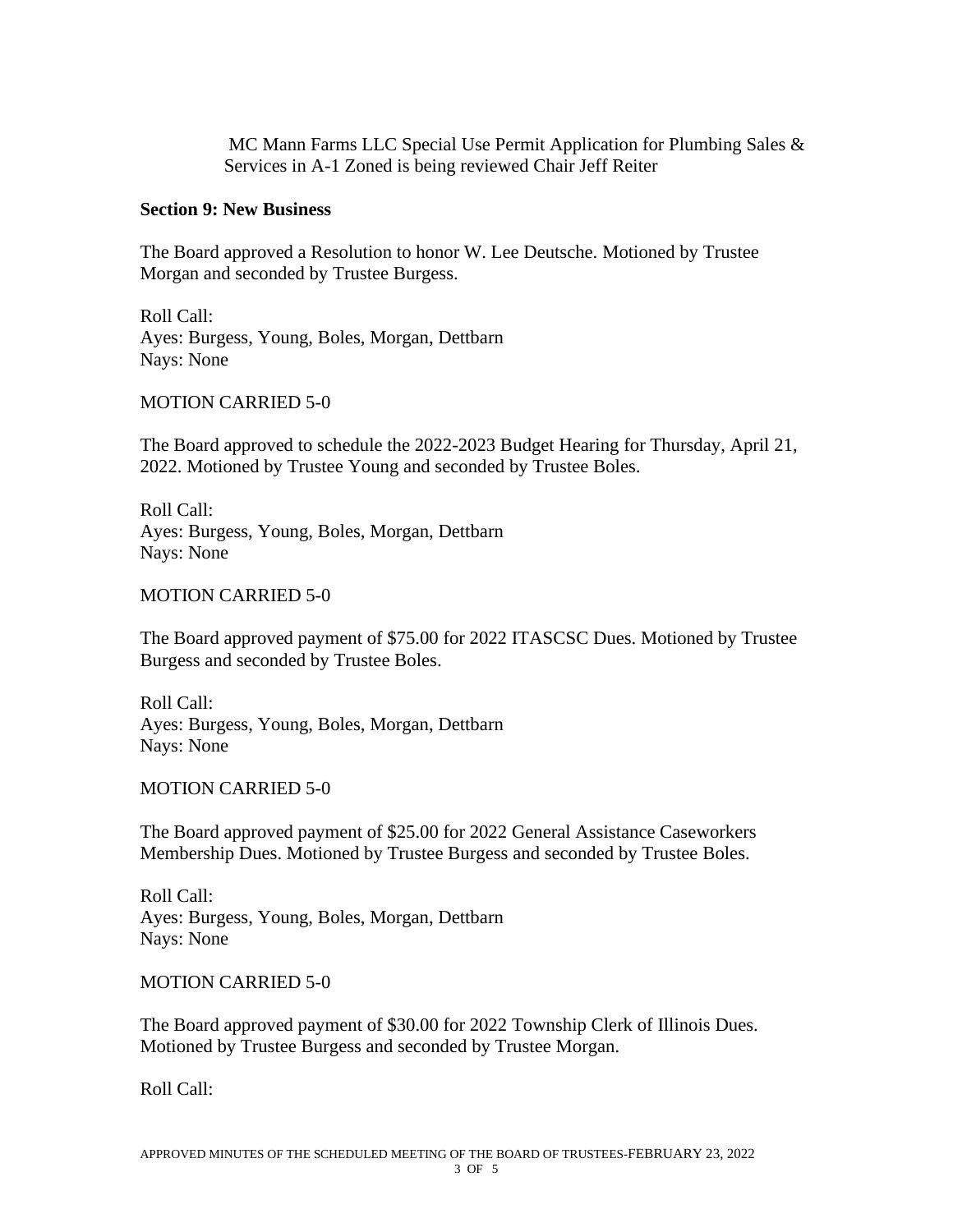Ayes: Burgess, Young, Boles, Morgan, Dettbarn Nays: None

MOTION CARRIED 5-0

# **Township is sponsoring a Blood Donation Drive on Wednesday, May 4, 2022. The Blood Drive is scheduled for 3 pm to 7 pm at our Township Hall, 26121 Egyptian Trail, Monee, IL. Volunteers are needed, contact Trustee Burgess.**

The Board approved Social Service Agreement with University Park Youth Baseball Organization for \$6,980.00. Motioned by Trustee Young and seconded by Trustee Boles.

Roll Call: Ayes: Burgess, Young, Boles, Morgan, Dettbarn Nays: None

### MOTION CARRIED 5-0

The Board approved to increase the distribution of the Township Newsletter to four (4) times per year. Motioned by Trustee Morgan and seconded by Trustee Boles.

Roll Call: Ayes: Burgess, Young, Boles, Morgan, Dettbarn Nays: None

MOTION CARRIED 5-0

### **2022-2023 Budget Workshop**

The Board discussed reviving and staffing for the Township Youth Program

The Board approved Line-Item Transfer for Road District's Budget, Road & Bridge Fund. Transfer of \$10,000 from Contingences (5195) to Equipment Maintenance (5205). Transfer of \$8,000.00 from Road Maintenance (5500) to Replacement Tax District (5513). Transfer of \$1,000.00 from Contingencies (5195) to Operating Supplies (5525). Motioned by Trustee Boles and seconded by Trustee Young.

Roll Call: Ayes: Burgess, Young, Boles, Morgan, Dettbarn Nays: None MOTION CARRIED, 5-0

The Board approved payment of \$3,601.60 for payment for Will Ride Program (\$2,012.05 for October 2021 and \$1,569.55 for November 2021). Motioned by Trustee Morgan and seconded by Trustee Boles.